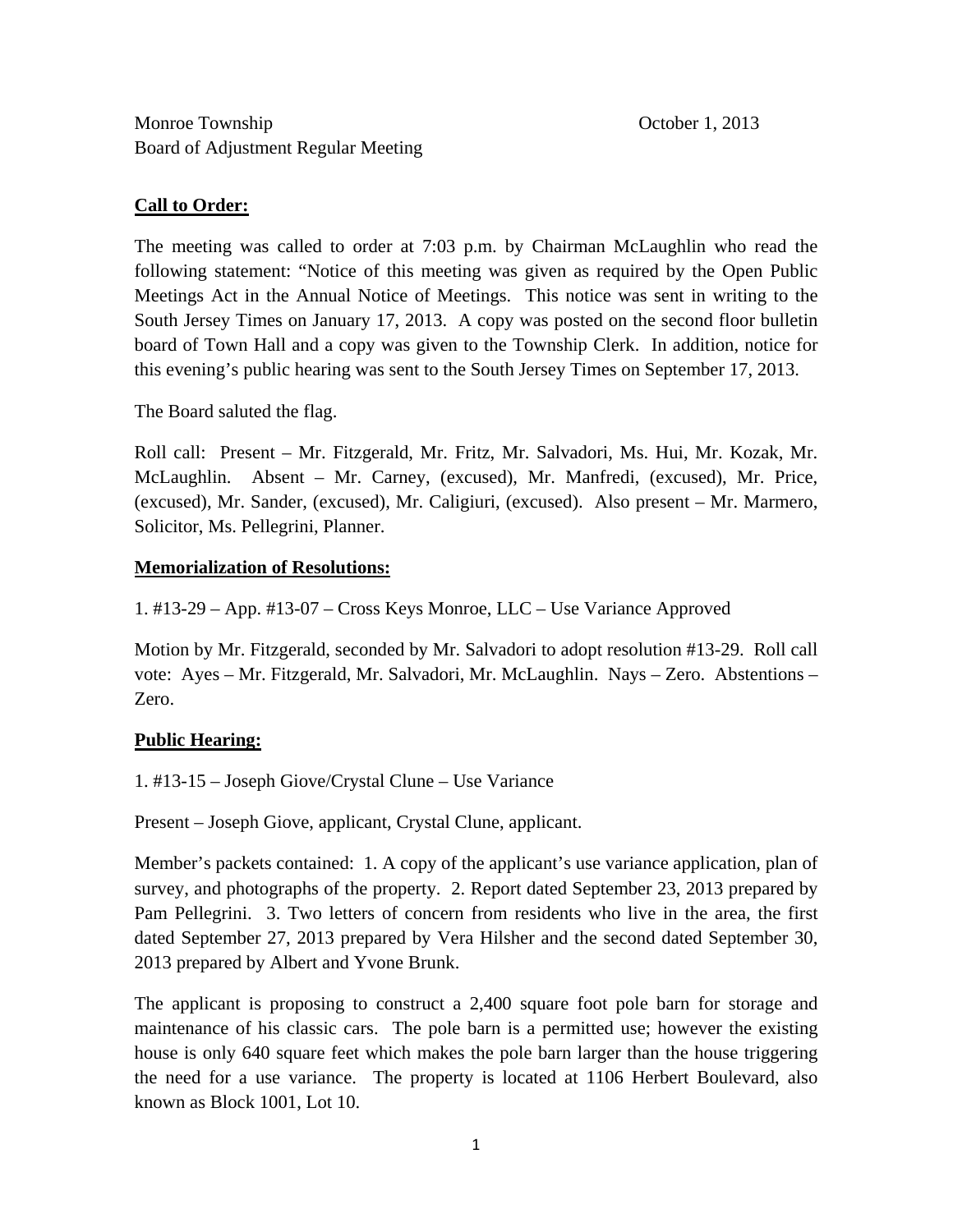#### **Public Hearing: (continued)**

#### 1. #13-15 – Joseph Giove/Crystal Clune (continued)

Mr. Giove and Ms. Clune were sworn in by Mr. Marmero. Mr. Marmero explained that since the applicant's are requesting a use variance, they need five affirmative votes and there are only six members present of a seven member board. They have the option of postponing their hearing until there is a full seven member board present for their application. Ms. Clune stated that prior to the start of the meeting someone mentioned that the absent members of the Board could listen to a transcript of the meeting. Mr. McLaughlin explained that if the applicants proceed and a vote is taken and they do not receive five affirmative votes, the application is denied, and the absent members will not need to listen to the tape of the hearing. Ms. Clune asked if they could have a few minutes to talk over whether or not they wanted to proceed this evening.

The Board took a brief recess.

The Board resumed the meeting at 7:10 p.m. Ms. Clune indicated that they were going to proceed with the hearing this evening. Mr. Giove testified that he owns five classic cars and currently pays rent at two different locations for storage. He purchased this property a couple of years ago with the intention of building a pole barn to store his classic car collection. He has been a collector of classic cars his whole life and he would like to have the cars in one place. He testified that he works two jobs and does not intend to open a business at this location; the building is his own personal hobby shop. Mr. McLaughlin asked if the applicant will only be storing the five cars. Mr. Giove stated that he does add to his collection. The proposed pole barn would probably hold anywhere from ten to twelve cars; he stated that he would never have more than that because he couldn't afford it. Ms. Clune commented that any building they would propose to construct on the site would probably need a variance since the house is so small at only 640 square feet; however the property is almost four acres. They will only remove the trees that are necessary to construct the pole barn. Mr. Marmero commented for the Board's information that the pole barn itself is a permitted use; the only reason the applicant needs the variance is because it will be larger than the existing house.

Ms. Pellegrini asked if the applicant's currently reside at the property. Ms. Clune replied that they do not and they do not intend to reside there in the future. The existing home is being rented.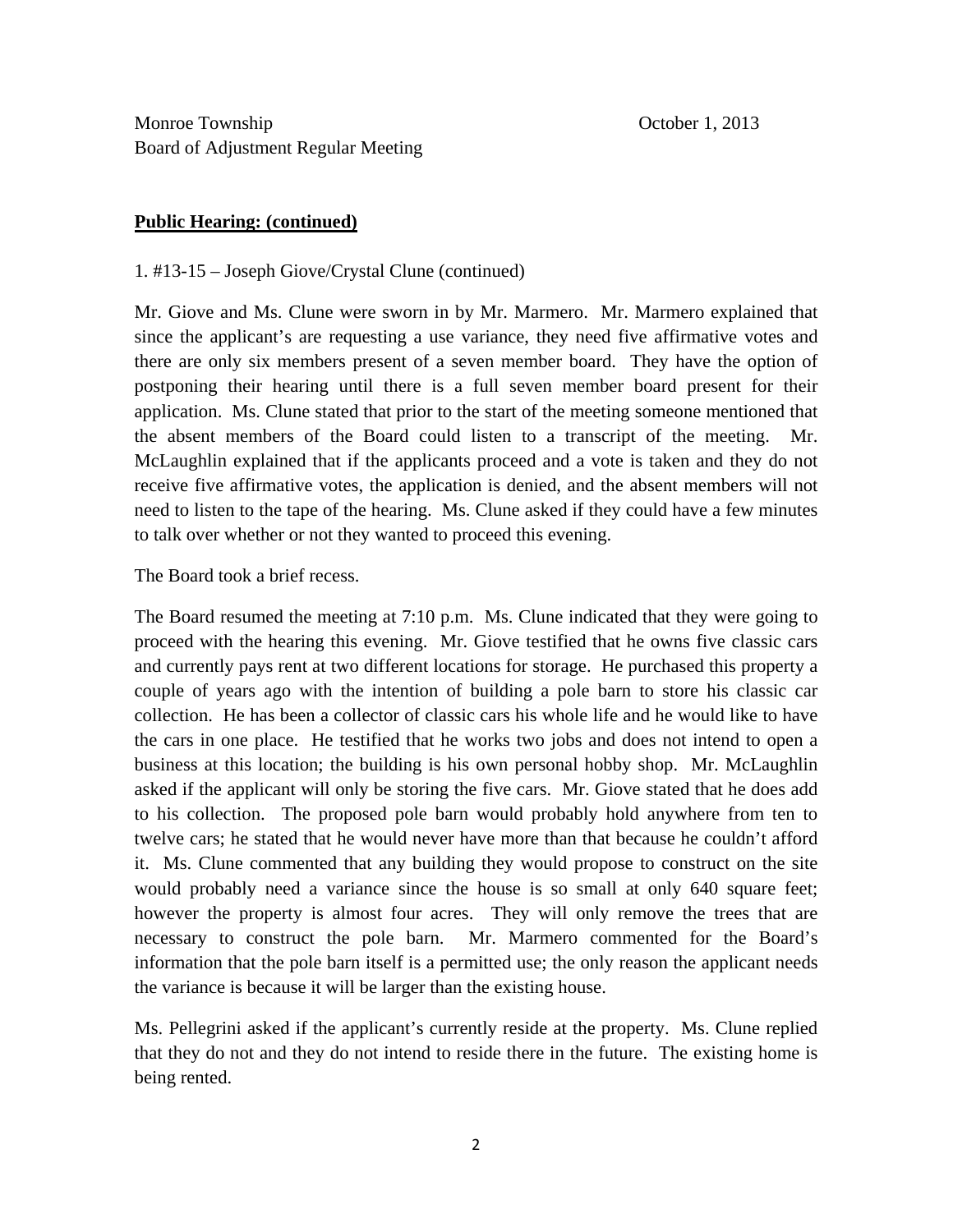### **Public Hearing: (continued)**

### 1. #13-15 – Joseph Giove/Crystal Clune (continued)

Mr. Giove testified stated that he wants the pole barn to be secluded; he does not want it to be that visible because he has over \$150,000.00 in cars being stored. He will keep as many trees around the pole barn as possible. Mr. Salvadori asked if Mr. Giove will be working on the cars. Mr. Giove testified that he does do some minor repairs to the cars and maintenance. He will not be selling any cars or conducting any type of business at this site. Mr. Salvadori asked how far the building will be from the homes on the left side of the property. Mr. Giove replied that the lot is 200 feet wide. He chose the to place the building as far to the right side of the property as he can go so he does not impose on the privacy of the existing homes. Ms. Pellegrini stated that the building will be approximately 140 feet from the residences to the left. Mr. Giove commented that the entrance to the building will be from the right side along the Atlantic City Electric easement. He will be using the existing driveway of that easement to access the pole barn. Ms. Clune testified that they have a letter from Atlantic City Electric which states their support of them using the driveway; they just have to clear the brush away. She will provide the Board with a copy of the letter. Mr. Giove will be the only one with access to the pole barn.

Mr. McLaughlin asked if Mr. Giove takes the cars out to shows. Mr. Giove replied that he does take them out sometimes on the weekend, he might take one out for a family outing, and he does sometimes go to small car shows. All the cars have mufflers so they are not race cars and they are all registered to him. With regard to lighting, he will tie into the electric for the building; he will not be running any water and sewer. There will be an overhead light at the door. Mr. McLaughlin asked when he would access the building. Mr. Giove stated that he will be there mostly on the weekends, sometimes during the week but not late at night. Ms. Clune provided the Board with photographs of the cars owned by Mr. Giove which were marked as Exhibit A-1. Mr. Fritz asked about the trailer in the photograph and if Mr. Giove will be hauling the cars in and out with the trailer. Mr. Giove stated that he will drive them in and out; however he does have a brand new enclosed trailer which he currently stores on the property and he will continue to keep it there on the side of the building so it won't be visible to the residents. Mr. McLaughlin asked Mr. Giove to describe the type of building. Mr. Giove replied that it will be a corrugated steel building; it will have eaves and overhangs and gutters as well as skylights. There will be one ten foot door and a three foot walk in door and the floor will be concrete. Ms. Clune stated it is a beautiful building; she did provide a photograph of the type of building being proposed.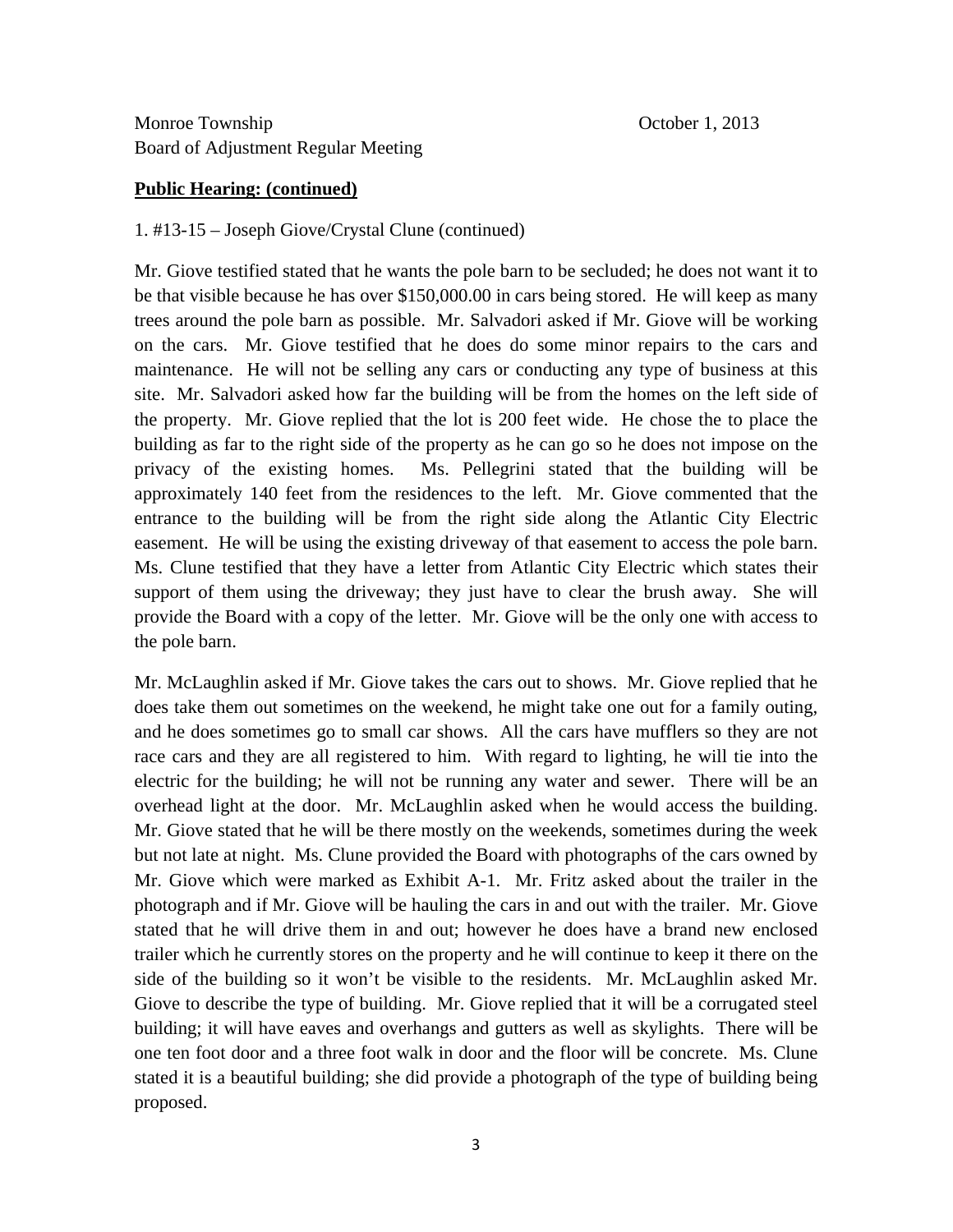### **Public Hearing: (continued)**

1. 13-15 – Joseph Giove/Crystal Clune (continued)

Mr. Fritz asked about the drainage and if there are any issues on the property. Mr. Giove stated there aren't any drainage issues. Ms. Clune also stated that they received a waiver from the grading plan from the Township Engineer's office. She stated he visited the site to look at the grading and did not see any issues. Mr. Kozak commented, for clarification, that if the house on the property was a typical size, like 2400 square feet, the applicant would not need a variance, he would be allowed to build the pole barn, it's only because the house is undersized at 640 square feet that they are before the Board. Ms. Pellegrini provided the Board with aerial photographs of the site. Mr. Kozak stated that he has never met the applicant; however he does the rental inspection there and the property has been cleaned up and is kept very nice.

Motion passed to open the hearing to the public.

1. Vera Hilsher, 436 Virgin Island Drive, was sworn in by Mr. Marmero. Ms. Hilsher commented that she was impressed with the proceedings of the Board. She also addressed the applicant and stated that she was happy that Mr. Giove planned the location of the pole barn with the residents in mind.

2. Mary Ann Craig, 420 Virgin Island Drive, was sworn in by Mr. Marmero. Ms. Craig asked if the driveway will be paved. She also asked if the building will be alarmed and have smoke alarms. She also asked if the building will be heated.

3. Helen Donovan, 416 Virgin Island Drive, was sworn in by Mr. Marmero. Ms. Donovan commented that she was happy the old trailer was removed from the site. She was interested in the type of building that was being constructed. She also commented on the turkeys and deer that are in the area.

Motion passed to close the hearing to the public.

Mr. Giove addressed the questions asked by the public. With regard to the driveway, it will be recycled asphalt, which is not a permanent paving; it's like crushed asphalt that is permeable. The building will be alarmed for security and fire. He will have a salamander heater that will only be on when he is there. He also testified that the building will not be an eyesore as its costing him approximately \$50,000.00 and will be very nice.